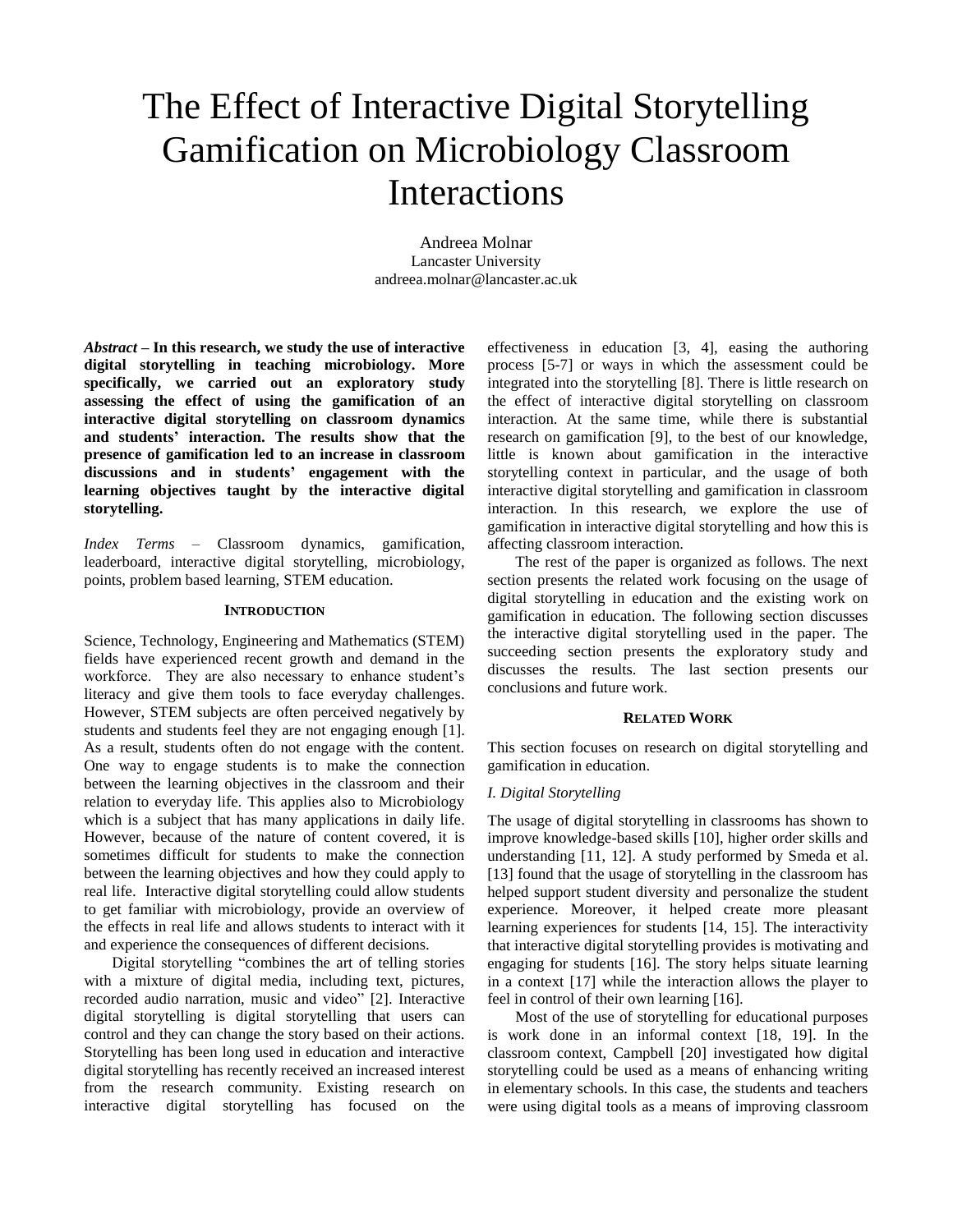instruction. The results have been positive showing that it produced better scripts and more sophisticated stories. Sarica and Usluel [21] used pictures and video editing with children to create digital storytelling with positive results. None of the above two studies focused on the usage of an already created interactive digital storytelling to teach or in the classroom interaction.

The research done on the usage of digital storytelling in the classroom found that the classroom became harder to manage and students were disruptive [15] but this study has focused on students creating storytelling rather than using an already created storytelling as a means of learning. However, a different research study has shown positive results (i.e. they help 'break up' the lecturers and improve their attention on the classroom activities) [11].

None of the above studies has explored the use of gamification in an existing interactive digital storytelling aimed on classroom interaction.

# *II. Gamification*

Gamification aims to provide a gameful experiences in nongame contexts [22] with the aim of improving user enjoyment [23]. It is believed that the use of gamification in education could motivate and engage students [24], improve learning [25], and increase enjoyment [26]. Christy and Fox [27] used leaderboards for female undergraduate students taking a test and has shown that it could have an effect on the students' academic performance. Although the use of gamification has led mostly to positive outcomes [28], the effects of gamification have not always been necessarily positive. Hanus and Fox [29] showed that long-term students in a gamified course were less motivated, satisfied and empowered than students who took the same course but without the gamification element. Using badges in the classroom has also shown mixed results, with skill badges being beneficial for learning while the participation ones having little effect on engagement [30].

The mixed results of the gamification in the classroom shows that gamification is not a straightforward tool and there is need for further studies to understand how it could be best employed in education. This is a gap this paper aims to address. Moreover, as opposed to the above studies, this research focuses on the effect of interactive digital storytelling gamification on classroom interaction.

# **INTERACTIVE DIGITAL STORYTELLING**

As a case study, we used an Interactive Digital Storytelling which teaches about microbiology and the importance of handwashing: Global Handwashing Day Game [31]. This is an interactive digital storytelling-based game which teaches microbiology, focusing on microbe transmission and the importance of hygiene. While interacting with the storytelling, the users are taught various learning objectives (see Figure I for an example of the learning objective integrated into the storytelling). The learning objectives covered in the game were based on the European curriculum aimed at secondary school children [32]. The learning objective integration has been done in collaboration with microbiology experts and biology teachers. Some of the learning objectives are repeated through the interactive storytelling to reinforce them but when they are repeated, they are presented to the students in a different context [31].



FIGURE I EXAMPLE OF LEARNING OBJECTIVE TAUGHT THROUGH THE INTERACTIVE DIGITAL STORYTELLING

The storytelling follows a problem based-learning approach [33, 34]. Through the interactive digital storytelling, the player becomes a detective who has to solve a mystery/a problem (i.e. the alleged poisoning of a famous actor). The player is assigned a partner who will help with the game mechanics, but it will also teach or query the player about biology aspects necessary to help with solving the case. The player and his partner try to find the guilty person and through this process, he learns about microbiology and its applications on real life situations. As the storytelling is interactive, the story will change based on the students' actions. This allows not only to customize the storytelling but also the educational content provided based on the knowledge s/he has [6]. The storytelling is over when the guilty party is found, and the player returns to the agency for a debrief. The debrief session is also used as another way to reinforce the learning objective covered through the story. The agency boss asks the user how s/he has solved the mystery. These questions cover not only the steps the player took in the game, but also the learning objective.

Through the interactive digital storytelling, in the dialogue between the player and the other characters in the game, questions that assess students' knowledge are seamlessly integrated [8]. The gamification element has been introduced by giving students points every time they answer a question correctly. At the beginning of the interactive digital storytelling, the users are asked to provide a nickname if they wish this. This is then connected with the points from the game, which are fed back to a leaderboard. On the leaderboard, the students can compare their performance to that of the users. Figure II presents the design of the leaderboard. The players could see their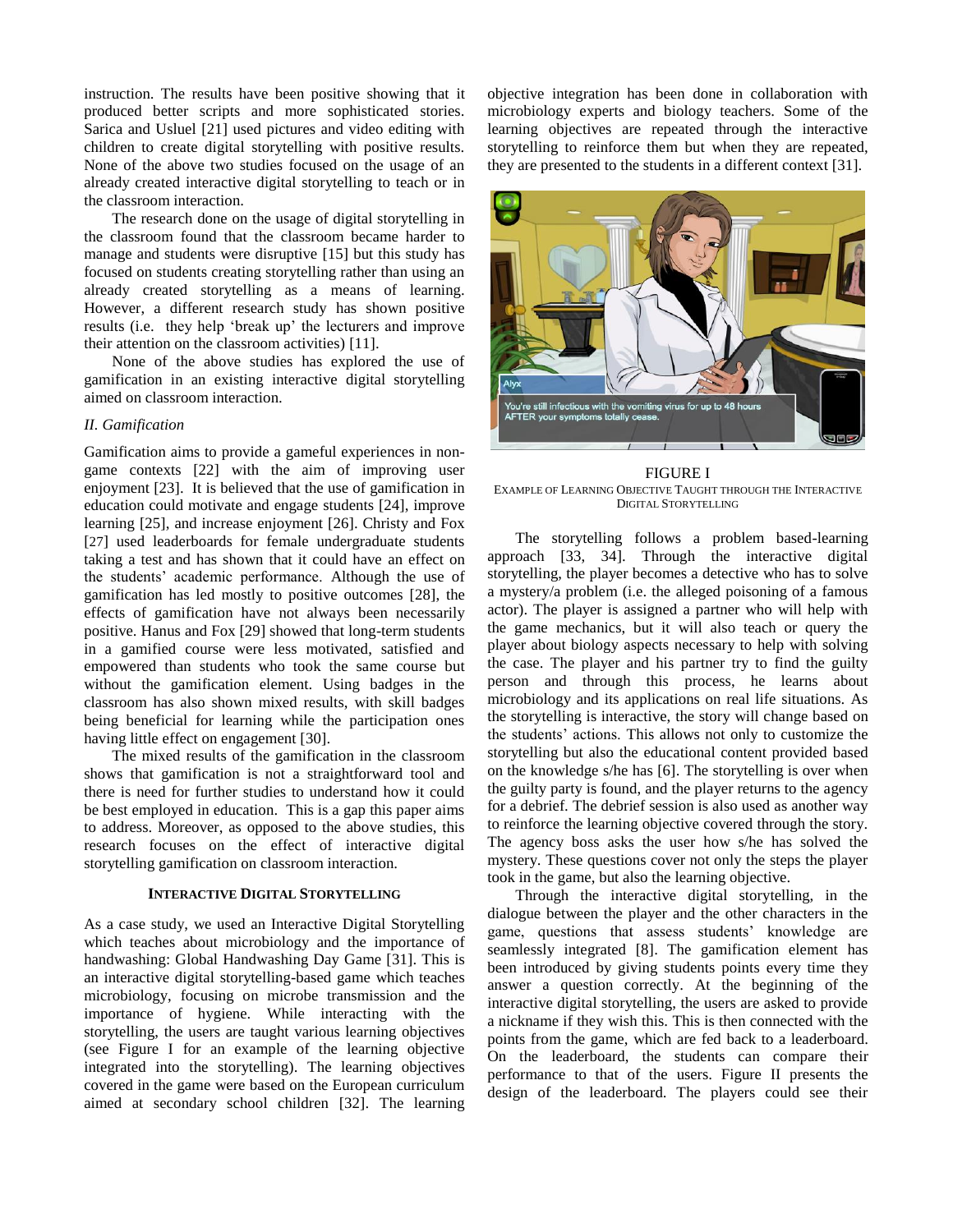nickname (or *Anonymous* if they did not introduce anything), their score and the date at which the game was played.

| <b>Hall of Fame</b><br>GHD Game & Bad Bacteria at BBQ<br>Only scores for player that finish the game are displayed. |              |                                | <b>Resources</b>         |
|---------------------------------------------------------------------------------------------------------------------|--------------|--------------------------------|--------------------------|
|                                                                                                                     |              |                                | Keep in<br>圓<br>touch    |
| <b>First Name</b>                                                                                                   | <b>Score</b> | Date<br>11/15/2016 11:46:43 AM | Recommend<br>to a Friend |
| carly                                                                                                               | 9            | 09/05/2012 03:32:50 PM         |                          |
| Jamie                                                                                                               | 8            | 09/05/2012 03:21:52 PM         | Scoring                  |
| Anonymous                                                                                                           | 25           | 12/17/2017 07:48:07 PM         | $1 - 3$<br><b>Tables</b> |
| <b>Anonymous</b>                                                                                                    | 24           | 11/14/2016 05:39:18 PM         |                          |
| Anonymous                                                                                                           | 24           | 09/25/2012 02:54:02 PM         |                          |
| Dean                                                                                                                | 24           | 02/23/2012 11:13:12 AM         | Forum                    |
| Anonymous                                                                                                           | 24           | 02/11/2012 07:54:58 PM         |                          |
| Jess                                                                                                                | 24           | 12/13/2011 11:58:49 AM         |                          |
| Anonymous                                                                                                           | 23           | 11/15/2016 03:46:27 PM         |                          |
| Shreya                                                                                                              | 23           | 01/21/2015 05:05:02 PM         | Eduga<br>im              |
| Anonymous                                                                                                           | 23           | 04/29/2014 08:55:46 AM         | <b>El Liked</b>          |
| Anonymous                                                                                                           | 23           | 03/05/2012 10:35:16 AM         |                          |
| Kirsty                                                                                                              | 23           | 02/23/2012 11:13:25 AM         | $G+$                     |

FIGURE II **LEADERBOARD** 

# **STUDY AND DISCUSSIONS**

# *I. Methodology*

We used two versions of the interactive digital storytelling: one which does not have the gamification and leaderboard element (used by the control group) and another one which had (used by the experimental group). Two classes at a secondary school in the UK use the storytelling during one of their classes. One of these acted as a control group and another one as an experimental group. Solving the mystery takes on average 45 minutes.

### *II. Observation*

The results of the study are based on the observations performed by the researchers helping with the study. Observations are especially suited to examine a phenomenon in its natural settings [35], in our case the students using the interactive digital storytelling in the classroom. In the case of the control group, the students read the interactive digital storytelling and interacted with it, but not much interaction was noticed with other classroom members. After finishing the storytelling, the students would move to a different activity or discuss generally the study.

In the case of the experimental group, as soon as one of the students noticed that their answers embedded in the storytelling contributed towards the score and that they could compare their score with others, they started discussing the content covered in the game. Whenever a question in the storytelling will show up from there on, they will debate it and try to find an answer together before providing it in the interactive digital storytelling.

For the control group, although the game had a similar design except for the provided score and leaderboard, the students did not discuss the questions at all. They quietly interacted with the storytelling and were celebrating when they solved the mystery.

Overall, the presence of gamification and the fact that the students could compare their "score" at the end led to anincrease in classroom discussions. The students were more likely to discuss the content as a group when the gamification and the leaderboards were presented while preferring a more individual approach otherwise. Previous research has also shown that when gamification led to a competition-collaboration activity, these are perceived as engaging for the students [36].

Overall, our observation shows that the presence of gamification (score and leaderboard in our case) led to an increase in classroom discussions focused on the learning objectives taught. Although an increase in classroom engagement has been linked in a different context with the increase in student learning [37], this study did not look into this aspect. A bigger sample size will be needed to confirm whether the study could be replicated. The presence of gamification, shows positive results towards engaging the students with microbiology and indirectly it might lead to them better understanding the global challenges in healthcare and how they contribute towards overcoming them.

#### **CONCLUSIONS AND FUTURE WORK**

This article discusses the potential of gamification a classroom situation. It uses one interactive digital storytelling aimed at teaching microbiology at the secondary school level, as a case study. An experimental study was organized with a control group using an interactive digital storytelling game without a gamified element, and another one using a digital storytelling game with a gamified element, which also allowed the use of leaderboards. The exploratory study has shown that the gamification has increased the classroom interaction more than when the gamification was not present.

In our future work, we want to assess the effects of gamification on the number of classroom interaction and how useful these interactions were towards achieving the goal of the class. We also want to look into the effect of gamification (points and leaderboard) not only on classroom dynamics but also on the students' enjoyment and ultimately on the students' academic performance. We also plan to extend the study to a larger sample size and determine whether these findings could be replicated. Indirectly, gamification might be a solution towards lowering the dropout rates, which have occurred when the students used the interactive digital storytelling in informal environments [38]. In our future work, we will analyze whether the user retention rate improves when the storytelling is used in informal learning environments.

# **ACKNOWLEDGMENT**

Many thanks to the teachers and students who have volunteered to take part in the study. DG SANGO for funding the initial implementation of interactive digital storytelling. Dr. Patty Kotskova for her ongoing support.